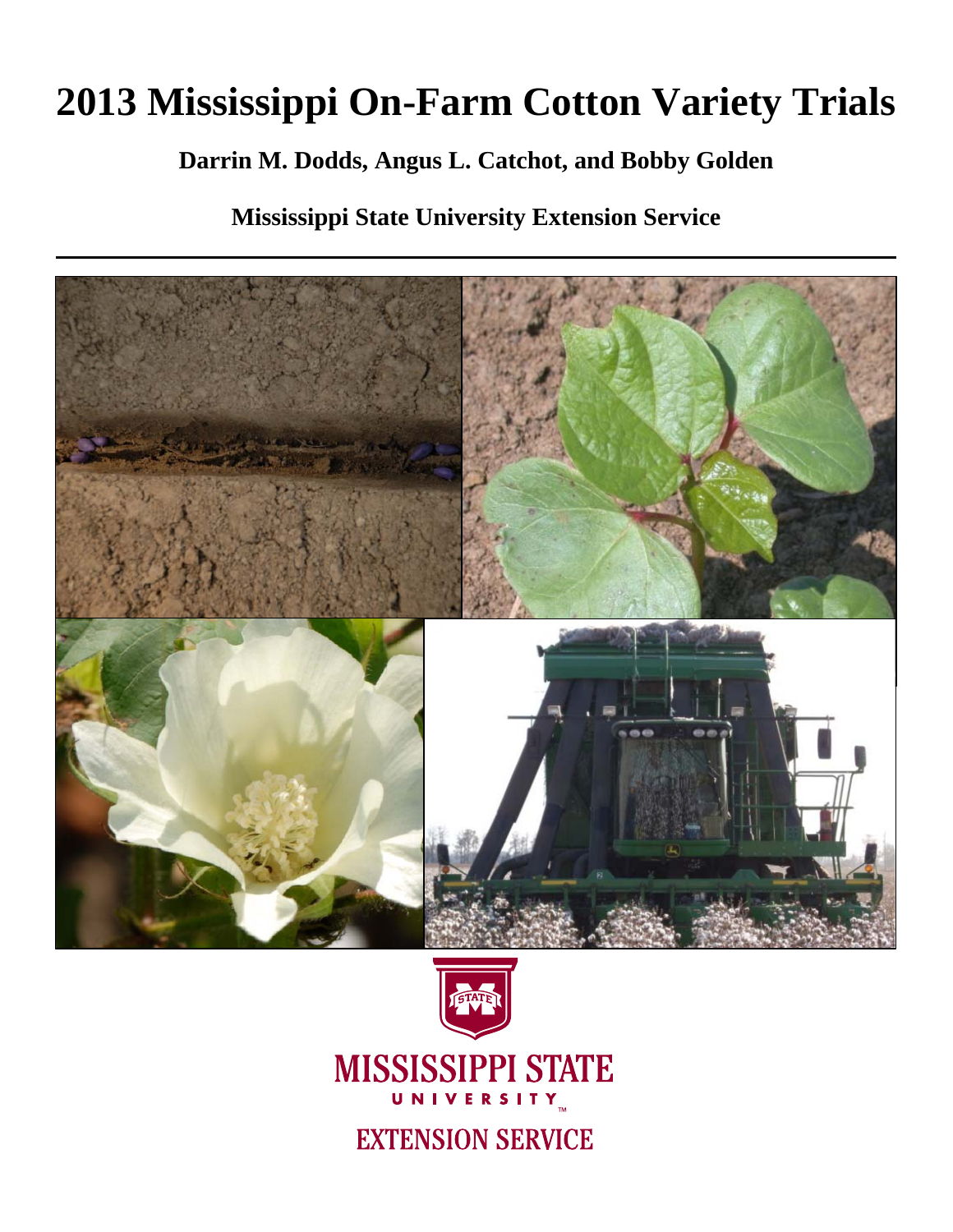# **Table of Contents**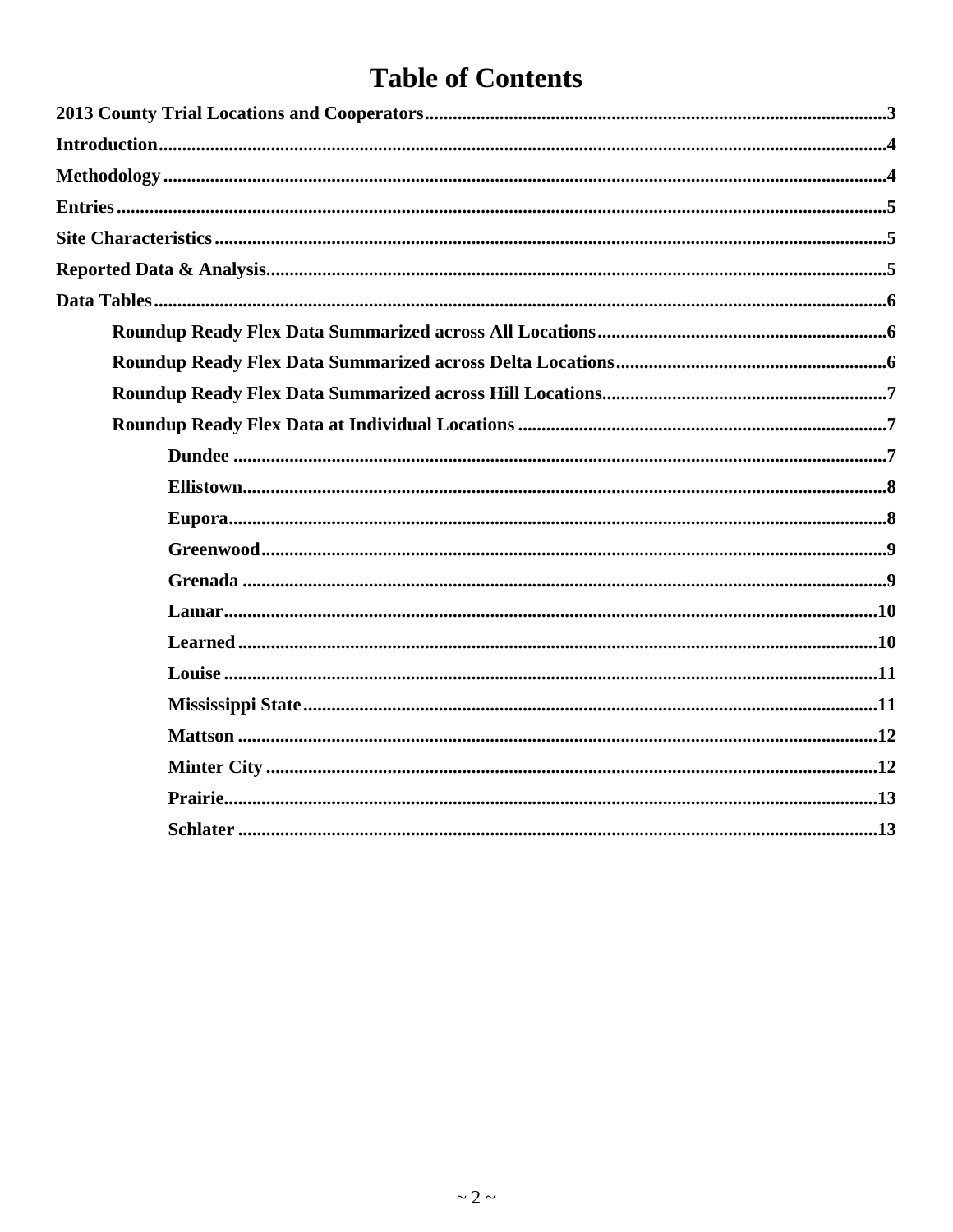# **2013 County Trial Locations and Cooperators**

Trials arranged and conducted by: Dr. Darrin Dodds

Assistance provided by: Drake Copeland, Tyler Dixon, Zack Reynolds, Chase Samples, Steven Hall, Jake Norris, Craig Chunn, Brittany Lipsey, Joe Hayes, Jacob Faulkner, Clarke Blaine

Special thanks to: Mr. Matthew Wiggins – University of Tennessee – West Tennessee Research and Education Center.

#### **Table 1. Locations, growers, and cooperating agronomists for 2013 Mississippi State University County Variety Trial Program.**

| <b>Location</b>          | <b>Trial Type</b> | Grower                  | <b>MSU Agronomist</b> |
|--------------------------|-------------------|-------------------------|-----------------------|
| <b>Dundee</b>            | <b>RR Flex</b>    | Mr. Douglas Hood        | Dr. Darrin Dodds      |
| <b>Ellistown</b>         | <b>RR Flex</b>    | Mr. Larry Coker         | Mr. Charlie Stokes    |
| <b>Eupora</b>            | <b>RR Flex</b>    | Mr. Matt Knight         | Dr. Dennis Reginelli  |
| <b>Greenwood</b>         | <b>RR Flex</b>    | Mr. John Moor           | Mr. Jerry Singleton   |
| Grenada                  | <b>RR Flex</b>    | Mr. Coley Bailey        | Mr. Steve Winters     |
| Lamar                    | <b>RR Flex</b>    | Mr. Heath Byrd          | Dr. Darrin Dodds      |
| <b>Learned</b>           | <b>RR Flex</b>    | Mr. Kendall Garraway    | Dr. Darrin Dodds      |
| Louise                   | <b>RR Flex</b>    | Mr. Byron Seward        | Dr. Darrin Dodds      |
| <b>Mississippi State</b> | <b>RR Flex</b>    | Dr. Darrin Dodds        | Dr. Darrin Dodds      |
| <b>Mattson</b>           | <b>RR Flex</b>    | Mr. Graydon Flowers     | Dr. Darrin Dodds      |
| <b>Minter City</b>       | <b>RR Flex</b>    | Mr. Mike Sturdivant Jr. | Dr. Darrin Dodds      |
| <b>Prairie</b>           | <b>RR Flex</b>    | Mr. Ben Harlow          | Mr. Charlie Stokes    |
| <b>Schlater</b>          | <b>RR Flex</b>    | Mr. Chris Bush          | Mr. Jerry Singleton   |

The Mississippi State University Extension Service sincerely appreciates the time and effort of the cooperating growers and Mississippi State University Agronomists. In addition, several Independent Consultants provided a tremendous level of assistance with these trials including: Mr. Ty Edwards, Mr. Bert Falkner, Mr. Tucker Miller, Mr. Tim Richards.

Sincere gratitude is also extended to the following seed companies and representatives for providing seed for these trials: Americot – Dr. Ken Lege, Bayer CropScience – Dr. Andy White, Crop Production Services/Dyna-Gro – Mr. Wade Thompson, Dow AgroSciences/Phytogen Cottonseed – Dr. Brooks Blanche, and Monsanto Company/Delta and Pine Land – Mr. Greg Ferguson.

Cooperation from all aforementioned parties is essential for success of the Mississippi State University County Research and Demonstration Yield Trial Program.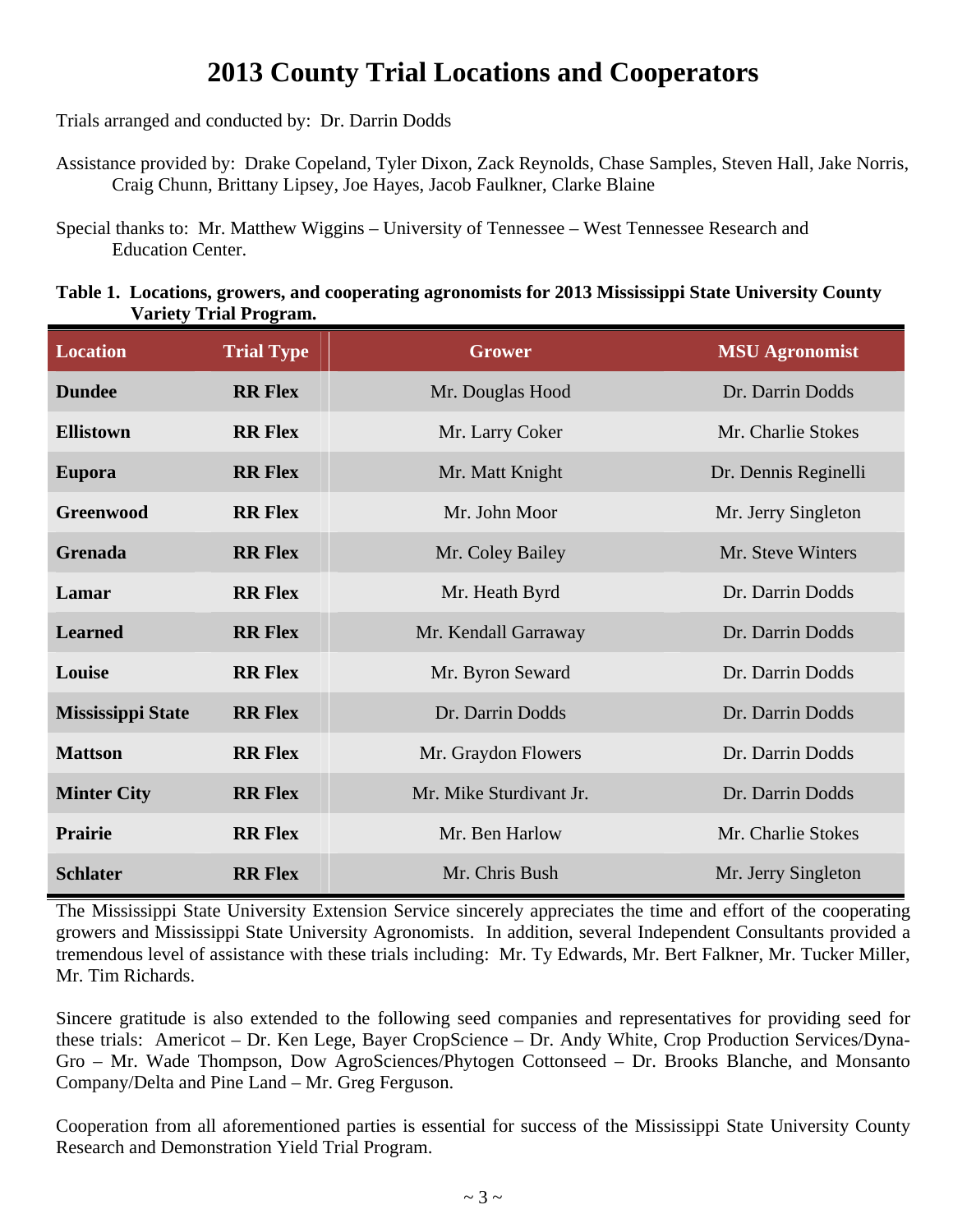# **Introduction**

 The decision making process regarding variety selection is often difficult and, in many cases, leaves growers wondering for the remainder of the growing season whether they made the right variety selection decisions. Further complicating this process has been the rapid introduction of new varieties and the passing of "older" varieties over the past several years. Historically, a premier variety would remain in the marketplace for a long period of time. However, a variety that performs well today typically has a life span of four to six years. One that does not perform well will likely remain on the market for less than three years. In addition, the historical standard for variety testing information was to have two to three years of data prior to release of any given variety. Today, one to two years of variety testing information on a "broad scale" is common prior to a new variety being released. Therefore, greater demand has been placed upon testing a variety in as many environments as possible as a substitute for multiple years of data. In nearly all cases, variety testing prior to release is conducted by private industry through a series of testing methods and through University Official Variety Trial (OVT) programs. OVT data is typically available for one year prior to release of a given variety.

 Our on-farm testing program is not designed to replace or compete with small-plot OVT testing programs, rather it is designed to complement the data that is provided by OVT programs. The use of large plot variety trial data in conjunction with small plot OVT data provides a tremendous resource with respect to variety performance to the growers of Mississippi.

# **Methodology**

The on-farm testing program at Mississippi State University is designed to test varieties in as many environments as possible. Limiting the number of entries allows for efficient planting and harvest operations and requires a minimum amount of time from cooperating growers. The number of variety entries each given company is given is dependent upon market share. In addition, two at-large entries are given to smaller companies in order to provide equal opportunity to as many seed providers as possible. Our on-farm variety tests are usually planted in 8- or 12-row sets utilizing planting equipment provided by each respective grower. In some cases, 4- or 6-row sets are used depending on site characteristics and grower preference. In addition, two replications of each variety are planted and harvested in most locations. Plot lengths ranged from 500 to 2300 feet in 2013 depending on the characteristics of the field the trial was conducted in. Seed treatments are at the discretion of the company providing seed. A premium package including insecticide, fungicide, and nematacide seed treatments was provided for each variety. In-season management is at the discretion of the grower and each is encouraged to manage the plot area as he/she would manage any given field on their farm.

Each replication for each variety was individually harvested using standard harvest equipment. Harvest weights were collected using a boll buggy or trailer modified to display the weight of seed cotton contained therein. Prior to all harvest operations, each boll buggy or trailer was calibrated by Master Scale in Greenwood, MS to ensure that correct harvest weights are collected. An 8- to 10-pound seed cotton sample was collected for each variety tested. In order to reduce ginning time, one-half of the sample was collected from replication number one and one-half was collected from replication number two. The entire 8- to 10-pound sample was collected from a single replication in locations that only have one replication per variety. Seed cotton was ginned at the West Tennessee Research and Education Center (WTREC) in Jackson, TN. Ginning equipment at the WTREC consists of a 20-saw Continental Eagle gin equipped with a stick machine, incline cleaners, two lint cleaners, and a condenser. Fiber quality for each ginned sample was determined using a High Volume Instrument (HVI) located at the Bayer CropScience Research Farm in Leland, MS.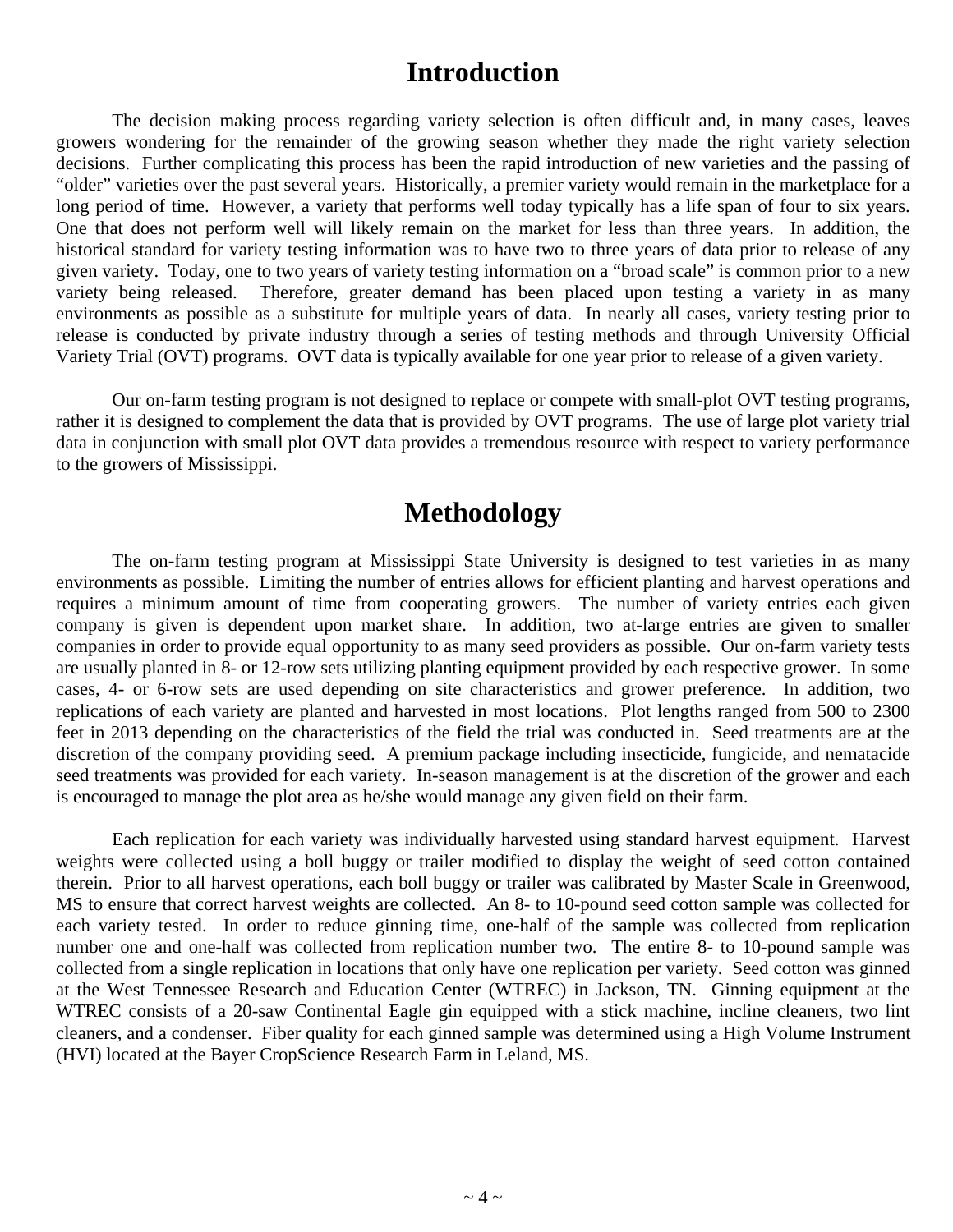# **Entries**

 A maximum of 10 core entries per year are allowed in the Mississippi State University on-farm variety trial program. Entries are allotted by market share from respective companies. One entry per year is automatically given to the variety planted on the highest acreage in the previous year based on the annual Varieties Planted Report from USDA-AMS. In 2013, Monsanto/Delta and Pine Land was allotted three spots; Bayer CropScience including the FiberMax and Stoneville brands were allotted a total of three spots; Dow AgroSciences/Phytogen Cottonseed was allotted two spots, and the two additional spots were given "at-large" in order to provide parody between smaller companies with less resources than larger companies. Entries in the 2013 Mississippi State University County Trial Program were as follows:

| Slot#            | Criteria/Company                                     | Variety             |
|------------------|------------------------------------------------------|---------------------|
|                  | $At - Large Entry - American$                        | <b>NG 1511 B2RF</b> |
|                  | At – Large Entry – Crop Production Services/Dyna-Gro | <b>DG 2570 B2RF</b> |
|                  | <b>Bayer CropScience</b>                             | <b>FM 1944GLB2</b>  |
| $\boldsymbol{4}$ | <b>Bayer CropScience</b>                             | ST 4946GLB2         |
|                  | <b>Bayer CropScience</b>                             | ST 6448GLB2         |
|                  | Dow AgroSciences/Phytogen Cottonseed                 | PHY 339 WRF         |
|                  | Dow AgroSciences/Phytogen Cottonseed                 | PHY 499 WRF         |
| 8                | Monsanto/Delta and Pine Land                         | <b>DP 1133 B2RF</b> |
| q                | Monsanto/Delta and Pine Land                         | DP 1311 B2RF        |
| 10               | Monsanto/Delta and Pine Land                         | <b>DP 1321 B2RF</b> |

**Table 2. 2013 Mississippi State University Roundup Ready Flex County Variety Trial Program entry list.** 

# **Site Characteristics**

 Locations for the 2013 Mississippi State University County Yield Trial Program are listed on page 3. Yield trials were conducted at a total of 14 locations. Six locations were located in the Delta and eight were in the hills. The Vaiden location was not harvested in 2013. All Delta locations were either pivot- or furrow-irrigated. All Hill locations were grown under dryland conditions. Field sites were chosen based upon grower preference and required elements to conduct a yield trial.

# **Reported Data & Analysis**

 Each data table includes the following: variety, lint yield, lint percent, micronaire, staple length (in inches) fiber strength, and fiber uniformity. Data analysis using SAS v. 9.3 was conducted on all replicated trials. Grand means (averages) are presented as well as Least Significant Differences (LSD). Least Significant Differences are the smallest value with which we can confidently say there is a difference between two means. Differences in means less than the given LSD value are likely due to variability within a given field or environment. For non-replicated trials and fiber data at individual locations, LSD's are not applicable. For locations that were replicated and data from one replication of a given variety was lost, SAS will interpret these data as missing and provided data analysis based on estimates. Therefore, average data for a given location may be slightly different than data reported.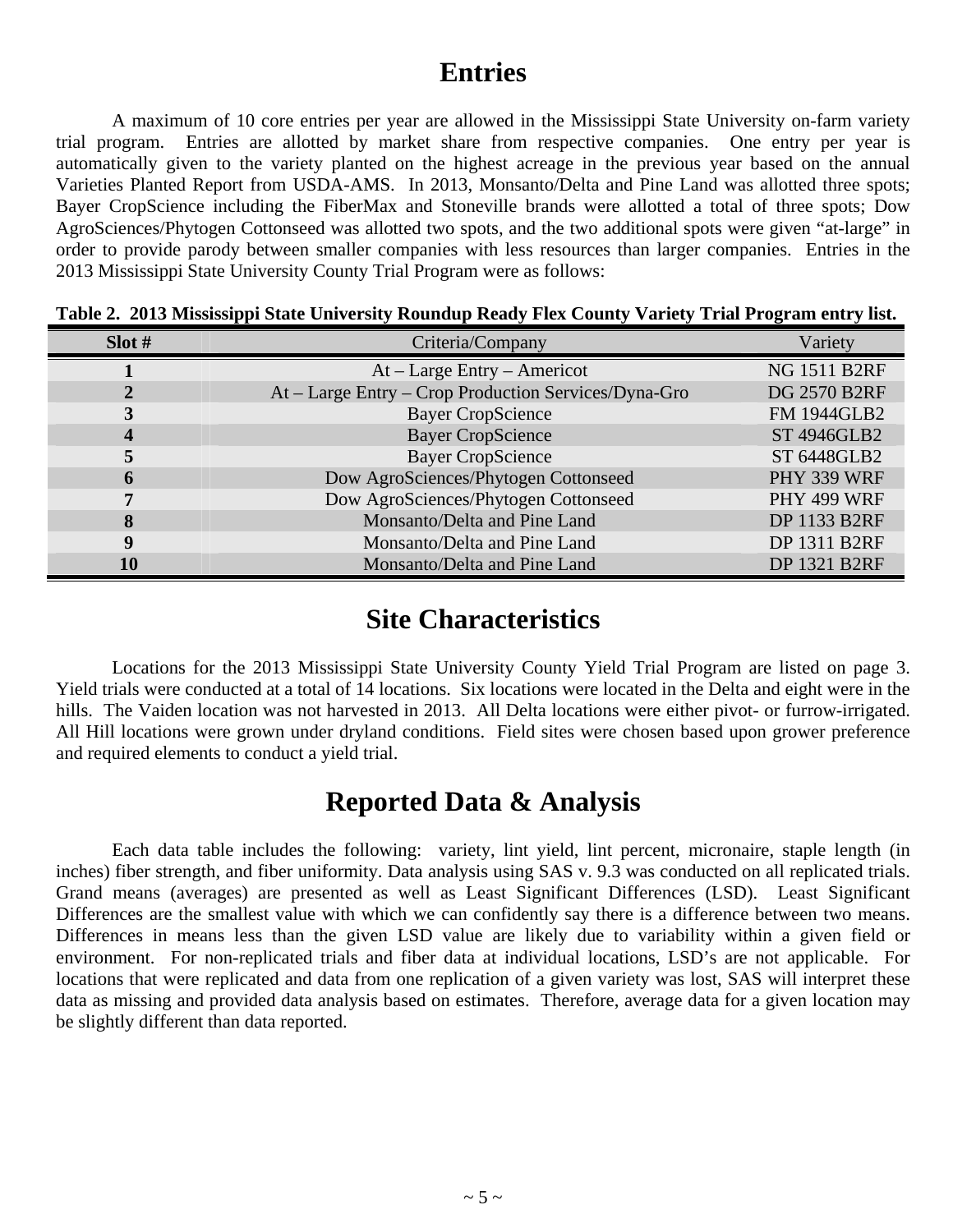### **Roundup Ready Flex Yield and Fiber Quality Data Averaged Across 13 Locations**

| Variety             | Lint Yield   | <b>Lint Percent</b> | Mic | <b>Staple</b>  | Strength      | Uniformity  |
|---------------------|--------------|---------------------|-----|----------------|---------------|-------------|
|                     | - Lbs/Acre - | $--- 96 ---$        |     | --- Inches --- | - grams/tex - | ---- % ---- |
| <b>DP 1321 B2RF</b> | $1373*$      | 39.7                | 4.7 | 1.17           | 32.1          | 83.8        |
| PHY 499 WRF         | $1348^*$     | 40.3                | 4.4 | 1.15           | 32.1          | 83.2        |
| <b>NG 1511 B2RF</b> | 1338*        | 40.0                | 4.5 | 1.14           | 31.6          | 82.9        |
| <b>DG 2570 B2RF</b> | 1295         | 38.6                | 4.5 | 1.15           | 31.4          | 83.5        |
| PHY 339 WRF         | 1280         | 38.1                | 4.4 | 1.17           | 31.7          | 83.2        |
| <b>ST 4946GLB2</b>  | 1254         | 37.3                | 4.3 | 1.16           | 32.2          | 83.1        |
| <b>DP 1311 B2RF</b> | 1219         | 39.2                | 4.3 | 1.15           | 29.7          | 82.3        |
| <b>DP 1133 B2RF</b> | 1210         | 39.4                | 4.5 | 1.16           | 31.9          | 83.4        |
| <b>FM 1944GLB2</b>  | 1196         | 36.8                | 4.3 | 1.19           | 32.0          | 82.0        |
| ST 6448GLB2         | 1193         | 38.1                | 4.3 | 1.19           | 30.7          | 82.3        |
| <b>Grand Mean</b>   | 1271         | 38.8                | 4.4 | 1.16           | 31.6          | 83.0        |
| LSD(0.05)           | 69           | 0.8                 | 0.1 | 0.01           | 0.5           | 0.4         |

**Table 3. Yield and fiber quality data pooled across all 13 locations.** 

\* Yield not statistically different than the top yielding variety.

#### **Delta Region Locations Included: Dundee, Greenwood, Louise, Mattson, Minter City, Schlater**

| Variety             | Lint Yield     | Lint Percent | Mic | Staple         | Strength      | Uniformity   |
|---------------------|----------------|--------------|-----|----------------|---------------|--------------|
|                     | $-Lbs/Arcre -$ | $--- 96 ---$ |     | --- Inches --- | - grams/tex - | $--- 96 ---$ |
| <b>DP 1321 B2RF</b> | $1642$ *       | 39.5         | 4.8 | 1.18           | 32.5          | 84.1         |
| <b>NG 1511 B2RF</b> | $1618*$        | 40.6         | 4.7 | 1.14           | 31.5          | 83.1         |
| PHY 499 WRF         | 1534           | 40.8         | 4.6 | 1.18           | 32.9          | 84.2         |
| <b>ST 4946GLB2</b>  | 1490           | 37.3         | 4.6 | 1.18           | 33.3          | 83.9         |
| <b>DG 2570 B2RF</b> | 1467           | 38.3         | 4.7 | 1.17           | 32.0          | 84.1         |
| DP 1311 B2RF        | 1451           | 39.7         | 4.6 | 1.15           | 29.7          | 82.9         |
| PHY 339 WRF         | 1385           | 37.1         | 4.5 | 1.19           | 31.8          | 83.8         |
| <b>FM 1944GLB2</b>  | 1373           | 36.6         | 4.5 | 1.22           | 33.3          | 82.3         |
| <b>DP 1133 B2RF</b> | 1363           | 39.2         | 4.6 | 1.18           | 32.4          | 84.2         |
| ST 6448GLB2         | 1299           | 37.3         | 4.3 | 1.21           | 31.0          | 82.8         |
| <b>Grand Mean</b>   | 1462           | 38.6         | 4.6 | 1.18           | 32.1          | 83.5         |
| LSD(0.05)           | 106            | 1.0          | 0.1 | 0.02           | 0.8           | 0.5          |

| Table 4. Yield and fiber quality data pooled over six Delta (all irrigated) locations |  |  |  |
|---------------------------------------------------------------------------------------|--|--|--|
|                                                                                       |  |  |  |

\* Yield not statistically different than the top yielding variety.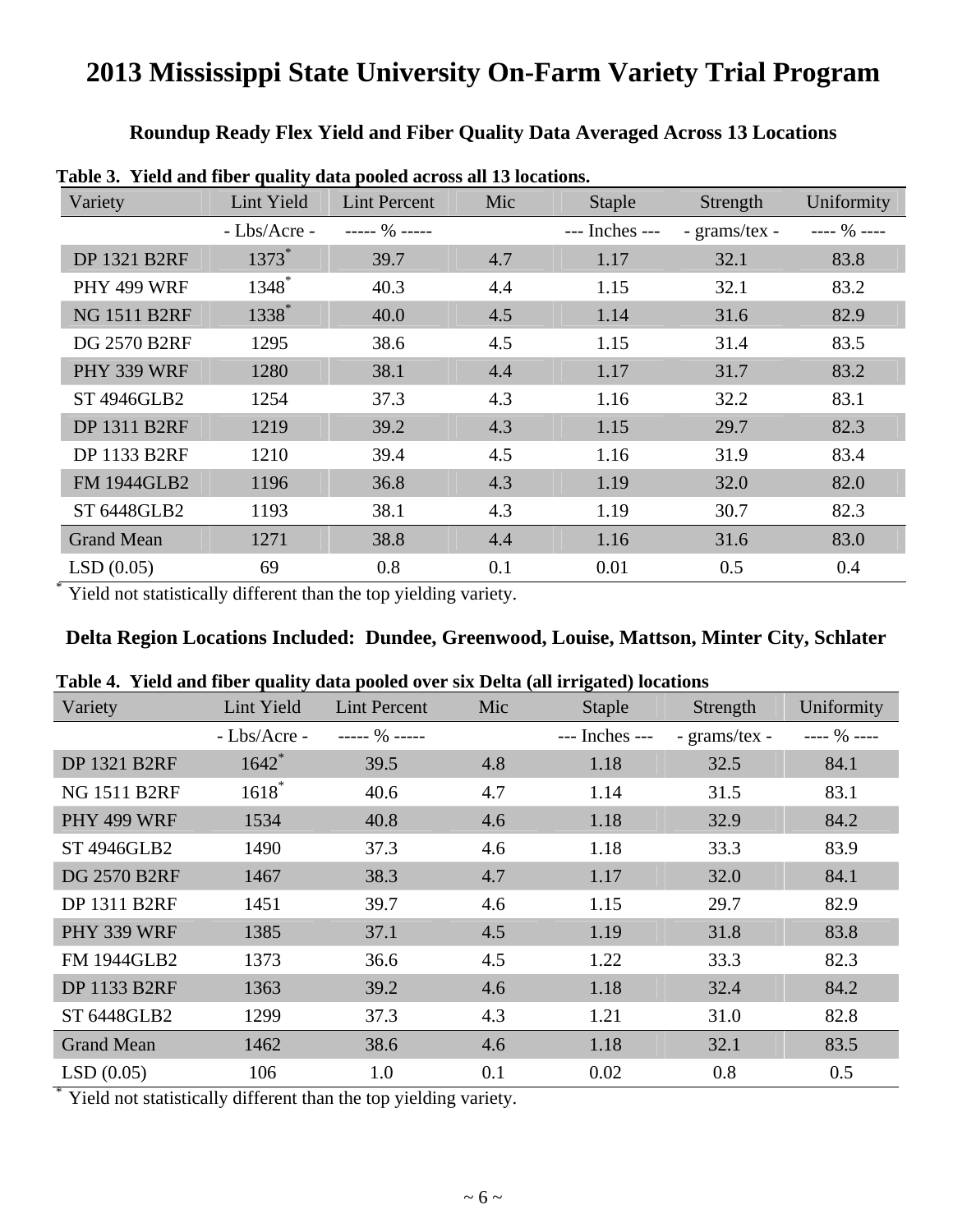### **2013 Mississippi State University On-Farm Variety Trial Program Hill Region Locations Included: Ellistown, Eupora, Grenada, Lamar, Learned, Mississippi State, Prairie**

| таяк эт тили ани пяст диангу иаа ролси этст жтеп нш гедряг (ан игумни) юсаноня<br>Variety | Lint Yield          | <b>Lint Percent</b> | Mic | <b>Staple</b>  | Strength      | Uniformity   |
|-------------------------------------------------------------------------------------------|---------------------|---------------------|-----|----------------|---------------|--------------|
|                                                                                           | $-Lbs/Arcre-$       | $--- 96 ---$        |     | --- Inches --- | - grams/tex - | $--- 96 ---$ |
| PHY 499 WRF                                                                               | $1166*$             | 39.9                | 4.3 | 1.13           | 31.4          | 82.4         |
| PHY 339 WRF                                                                               | $1160^*$            | 38.8                | 4.3 | 1.16           | 31.4          | 82.6         |
| <b>DP 1321 B2RF</b>                                                                       | $1130^*$            | 39.9                | 4.5 | 1.15           | 31.6          | 83.4         |
| <b>DG 2570 B2RF</b>                                                                       | $1123$ <sup>*</sup> | 38.9                | 4.3 | 1.13           | 30.7          | 82.9         |
| <b>NG 1511 B2RF</b>                                                                       | 1085                | 39.6                | 4.3 | 1.13           | 31.5          | 82.6         |
| ST 6448GLB2                                                                               | 1071                | 38.8                | 4.2 | 1.17           | 30.4          | 81.9         |
| <b>DP 1133 B2RF</b>                                                                       | 1053                | 39.6                | 4.4 | 1.14           | 31.4          | 82.8         |
| <b>ST 4946GLB2</b>                                                                        | 1033                | 37.3                | 4.1 | 1.14           | 31.2          | 82.5         |
| <b>FM 1944GLB2</b>                                                                        | 1020                | 37.0                | 4.1 | 1.17           | 31.0          | 81.6         |
| <b>DP 1311 B2RF</b>                                                                       | 1002                | 38.9                | 4.1 | 1.14           | 29.6          | 81.7         |
| <b>Grand Mean</b>                                                                         | 1084                | 38.9                | 4.3 | 1.15           | 31.0          | 82.4         |
| LSD(0.05)                                                                                 | 79                  | 1.2                 | 0.1 | 0.01           | 0.7           | 0.6          |

**Table 5. Yield and fiber quality data pooled over seven hill region (all dryland) locations.**

\* Yield not statistically different than the top yielding variety.

#### **Individual Trial Location Data**

| <b>Location: Dundee</b>         | Row width: 38"              | Harvest date: November 14, 2013   |
|---------------------------------|-----------------------------|-----------------------------------|
| <b>Grower: Douglas Hood</b>     | <b>Irrigated: Furrow</b>    | Soil series: Dundee Silt Loam/    |
| <b>MSU Agronomist: D. Dodds</b> | Planting date: June 4, 2013 | <b>Askew Very Fine Sandy Loam</b> |

#### **Table 6. Yield and fiber quality at Dundee.**

| Variety             | Lint Yield          | <b>Lint Percent</b> | Mic       | <b>Staple</b>  | Strength      | Uniformity   |
|---------------------|---------------------|---------------------|-----------|----------------|---------------|--------------|
|                     | $-Lbs/Arcre-$       | $--- 90$ $---$      |           | --- Inches --- | - grams/tex - | $--- 96 ---$ |
| <b>NG 1511 B2RF</b> | $1323*$             | 40.5                | 4.5       | 1.12           | 32.1          | 82.0         |
| <b>DP 1321 B2RF</b> | $1242$ <sup>*</sup> | 38.3                | 4.6       | 1.17           | 33.2          | 83.7         |
| <b>DG 2570 B2RF</b> | 1143                | 37.6                | 4.4       | 1.16           | 32.8          | 83.6         |
| <b>ST 4946GLB2</b>  | 1105                | 37.5                | 4.3       | 1.14           | 34.8          | 84.2         |
| PHY 499 WRF         | 1083                | 37.3                | 4.0       | 1.18           | 32.6          | 84.3         |
| PHY 339 WRF         | 1072                | 35.4                | 4.2       | 1.18           | 31.9          | 83.6         |
| DP 1311 B2RF        | 1071                | 36.0                | 4.3       | 1.12           | 29.7          | 82.3         |
| ST 6448GLB2         | 1030                | 36.7                | 3.8       | 1.20           | 32.1          | 82.4         |
| <b>DP 1133 B2RF</b> | 1023                | 38.4                | 4.2       | 1.18           | 33.9          | 85.1         |
| <b>FM 1944GLB2</b>  | 975                 | 36.2                | 4.1       | 1.24           | 35.3          | 82.2         |
| <b>Grand Mean</b>   | 1107                | 37.4                | 4.2       | 1.17           | 32.8          | 83.3         |
| LSD(0.05)           | 152                 | $\bullet$           | $\bullet$ |                |               | $\bullet$    |

Yield not statistically different than the top yielding variety.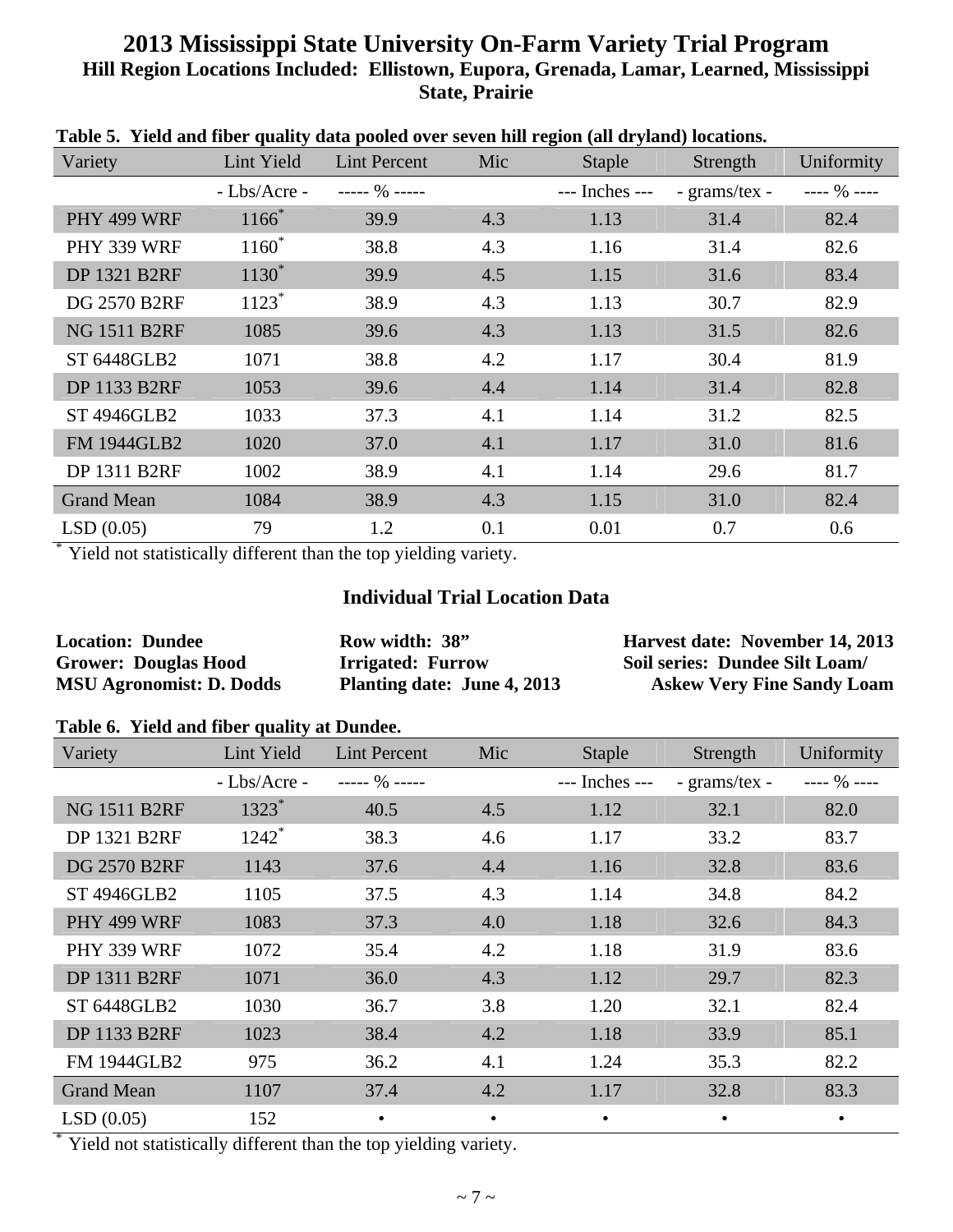**Location: Ellistown Grower: Larry Coker MSU Agronomist: C. Stokes**  **Row width: 38" Irrigated: No Planting date: June 4, 2013**  **Harvest date: October 23, 2013 Soil series: Mantachie/Talla Silt Loam**

|  |  |  |  |  | Table 7. Yield and fiber quality at Ellistown. |
|--|--|--|--|--|------------------------------------------------|
|--|--|--|--|--|------------------------------------------------|

| Variety             | Lint Yield    | <b>Lint Percent</b> | Mic       | Staple             | Strength      | Uniformity   |
|---------------------|---------------|---------------------|-----------|--------------------|---------------|--------------|
|                     | $-Lbs/Arcre-$ | $--- 96 ---$        |           | $---$ Inches $---$ | - grams/tex - | $--- 96 ---$ |
| PHY 499 WRF         | 1171          | 40.0                | 4.6       | 1.16               | 32.7          | 84.5         |
| <b>DP 1321 B2RF</b> | 1169          | 42.0                | 4.6       | 1.16               | 31.8          | 83.7         |
| <b>NG 1511 B2RF</b> | 1150          | 40.8                | 4.4       | 1.14               | 32.0          | 82.1         |
| <b>DG 2570 B2RF</b> | 1149          | 39.9                | 4.4       | 1.14               | 30.9          | 83.8         |
| PHY 339 WRF         | 1144          | 36.5                | 4.2       | 1.19               | 31.2          | 82.7         |
| <b>ST 4946GLB2</b>  | 1097          | 39.3                | 4.2       | 1.17               | 30.9          | 82.8         |
| <b>FM 1944GLB2</b>  | 1091          | 37.5                | 4.1       | 1.21               | 31.0          | 82.4         |
| DP 1133 B2RF        | 1083          | 39.8                | 4.4       | 1.16               | 31.6          | 83.2         |
| <b>DP 1311 B2RF</b> | 971           | 39.3                | 4.0       | 1.17               | 29.3          | 82.1         |
| ST 6448GLB2         | 938           | 37.2                | 4.1       | 1.23               | 30.9          | 82.9         |
| <b>Grand Mean</b>   | 1096          | 39.2                | 4.3       | 1.17               | 31.2          | 83.0         |
| LSD(0.05)           | <b>NSD</b>    | $\bullet$           | $\bullet$ | $\bullet$          | $\bullet$     | $\bullet$    |

**Location: Eupora Grower: Matt Knight MSU Agronomist: D. Reginelli**  **Row width: 38" Irrigated: No Planting date: May 16, 2013**  **Harvest date: November 4, 2013 Soil series: Oaklimeter Silt Loam**

#### **Table 8. Yield and fiber quality at Eupora.**

| Variety             | Lint Yield          | <b>Lint Percent</b> | Mic       | <b>Staple</b>  | Strength      | Uniformity   |
|---------------------|---------------------|---------------------|-----------|----------------|---------------|--------------|
|                     | - Lbs/Acre -        | ----- $\%$ -----    |           | --- Inches --- | - grams/tex - | $--- 96 ---$ |
| PHY 499 WRF         | $1373*$             | 40.5                | 4.4       | 1.15           | 31.9          | 82.9         |
| <b>NG 1511 B2RF</b> | $1291$ <sup>*</sup> | 41.7                | 4.6       | 1.13           | 31.1          | 83.2         |
| <b>DG 2570 B2RF</b> | $1268^*$            | 39.0                | 4.3       | 1.13           | 30.2          | 82.5         |
| PHY 339 WRF         | $1249*$             | 38.9                | 4.0       | 1.14           | 30.4          | 81.5         |
| <b>DP 1321 B2RF</b> | $1199*$             | 40.0                | 4.6       | 1.12           | 30.5          | 82.6         |
| FM 1944GLB2         | 1100                | 35.6                | 4.0       | 1.15           | 29.6          | 80.0         |
| <b>ST 6448GLB2</b>  | 1071                | 37.1                | 3.9       | 1.18           | 30.3          | 81.1         |
| <b>DP 1133 B2RF</b> | 1039                | 39.0                | 4.4       | 1.15           | 30.3          | 82.7         |
| <b>ST 4946GLB2</b>  | 1018                | 32.3                | 4.2       | 1.15           | 30.8          | 82.9         |
| DP 1311 B2RF        | 1010                | 39.1                | 4.2       | 1.18           | 28.8          | 81.8         |
| <b>Grand Mean</b>   | 1162                | 38.3                | 4.3       | 1.15           | 30.4          | 82.1         |
| LSD(0.05)           | 177                 | $\bullet$           | $\bullet$ |                | ٠             | ٠            |

Yield not statistically different than the top yielding variety.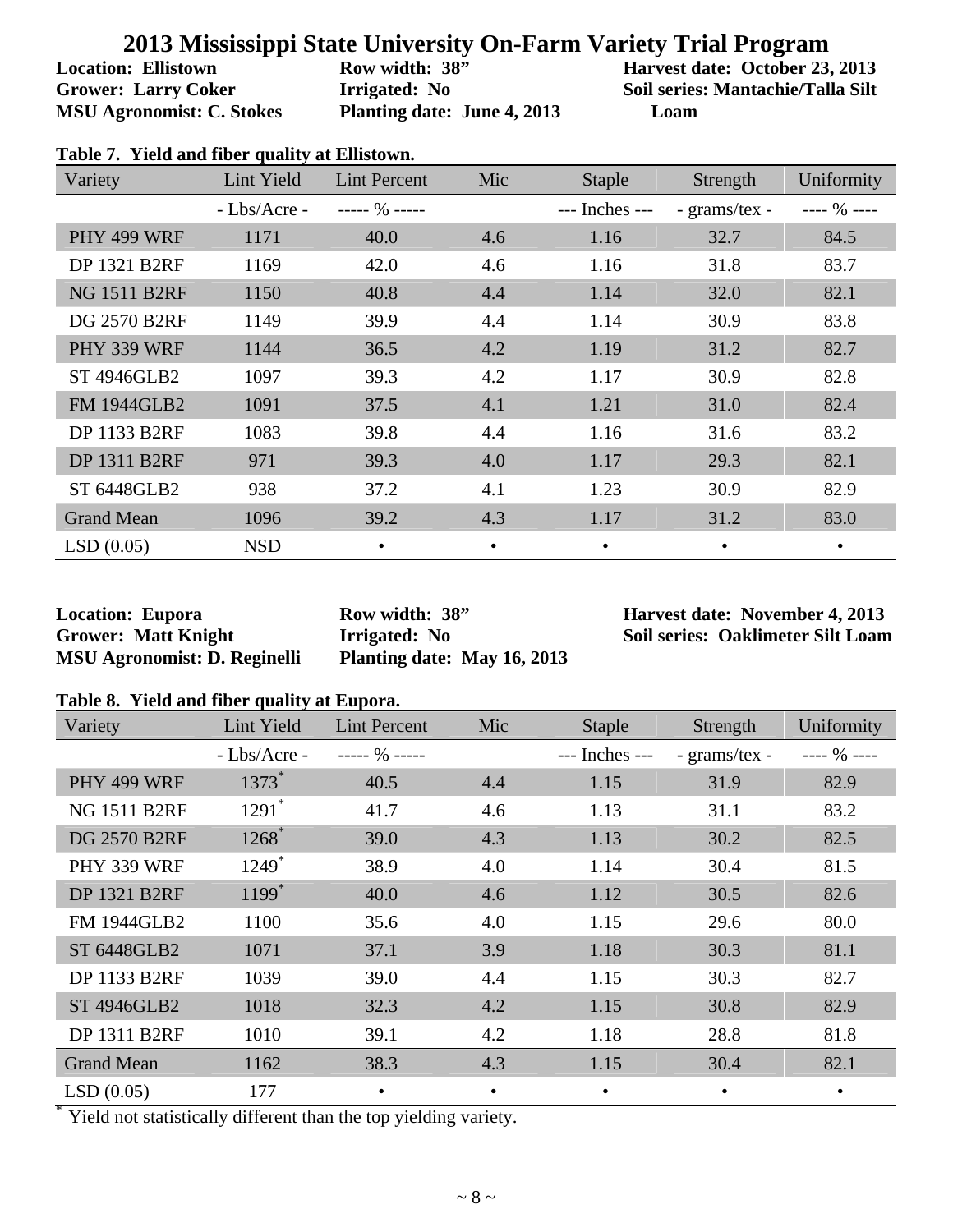**Location: Greenwood Grower: John Moor MSU Agronomist: J. Singleton**  **Row width: 38" Irrigated: Yes Planting date: May 20, 2013**  **Harvest date: October 22, 2013 Soil series: Alligator Clay**

| Variety             | Lint Yield    | <b>Lint Percent</b> | Mic       | <b>Staple</b>  | Strength      | Uniformity   |
|---------------------|---------------|---------------------|-----------|----------------|---------------|--------------|
|                     | $-Lbs/Arcre-$ | $--- 90$ $---$      |           | --- Inches --- | - grams/tex - | $--- 96 ---$ |
| <b>NG 1511 B2RF</b> | $1801*$       | 41.0                | 4.9       | 1.16           | 31.9          | 84.4         |
| <b>DP 1321 B2RF</b> | $1775^*$      | 39.8                | 5.1       | 1.20           | 32.5          | 84.8         |
| PHY 499 WRF         | $1660^*$      | 42.6                | 4.9       | 1.21           | 32.4          | 84.4         |
| <b>DG 2570 B2RF</b> | 1623          | 38.9                | 5.0       | 1.16           | 31.6          | 84.0         |
| <b>DP 1311 B2RF</b> | 1549          | 40.1                | 4.6       | 1.18           | 29.4          | 83.4         |
| <b>ST 4946GLB2</b>  | 1537          | 38.4                | 4.9       | 1.20           | 34.5          | 84.2         |
| PHY 339 WRF         | 1419          | 37.8                | 4.6       | 1.22           | 31.4          | 84.2         |
| <b>FM 1944GLB2</b>  | 1404          | 36.2                | 4.8       | 1.20           | 32.4          | 82.6         |
| <b>ST 6448GLB2</b>  | 1390          | 37.9                | 4.5       | 1.23           | 30.3          | 83.2         |
| <b>DP 1133 B2RF</b> | 1344          | 38.4                | 4.7       | 1.20           | 32.2          | 84.1         |
| <b>Grand Mean</b>   | 1550          | 39.1                | 4.8       | 1.2            | 31.9          | 83.9         |
| LSD(0.05)           | 160           | $\bullet$           | $\bullet$ | $\bullet$      | $\bullet$     |              |

#### **Table 9. Yield and fiber quality at Greenwood.**

Yield not statistically different than the top yielding variety.

| <b>Location: Grenada</b>        | Row width: 38"              |
|---------------------------------|-----------------------------|
| <b>Grower: Coley Bailey</b>     | Irrigated: No               |
| <b>MSU Agronomist: D. Dodds</b> | Planting date: May 30, 2013 |

**Harvest date: October 20, 2013 Soil series: Collins/Calloway/ Henry Silt Loam**

#### **Table 10. Yield and fiber quality at Grenada.**

| Variety             | Lint Yield    | <b>Lint Percent</b> | Mic       | <b>Staple</b>  | Strength      | Uniformity   |
|---------------------|---------------|---------------------|-----------|----------------|---------------|--------------|
|                     | $-Lbs/Arcre-$ | ----- $\%$ -----    |           | --- Inches --- | - grams/tex - | $--- 96 ---$ |
| PHY 499 WRF         | 1254          | 40.2                | 4.3       | 1.13           | 32.2          | 83.3         |
| <b>DP 1321 B2RF</b> | 1248          | 39.2                | 4.7       | 1.15           | 33.6          | 84.3         |
| <b>DP 1311 B2RF</b> | 1202          | 41.0                | 4.2       | 1.12           | 29.3          | 81.4         |
| <b>DP 1133 B2RF</b> | 1184          | 40.4                | 4.7       | 1.12           | 32.2          | 83.3         |
| <b>DG 2570 B2RF</b> | 1165          | 38.3                | 4.3       | 1.13           | 31.1          | 83.0         |
| PHY 339 WRF         | 1157          | 38.8                | 4.3       | 1.17           | 32.3          | 83.3         |
| <b>ST 6448GLB2</b>  | 1001          | 36.9                | 4.3       | 1.17           | 30.2          | 81.7         |
| <b>FM 1944GLB2</b>  | 997           | 35.9                | 3.9       | 1.19           | 33.3          | 82.3         |
| <b>ST 4946GLB2</b>  | 957           | 35.4                | 4.0       | 1.16           | 32.9          | 82.8         |
| <b>NG 1511 B2RF</b> | 883           | 39.9                | 4.7       | 1.10           | 30.6          | 83.2         |
| <b>Grand Mean</b>   | 1105          | 38.6                | 4.3       | 1.14           | 31.8          | 82.9         |
| LSD(0.05)           | <b>NSD</b>    | $\bullet$           | $\bullet$ |                | $\bullet$     | ٠            |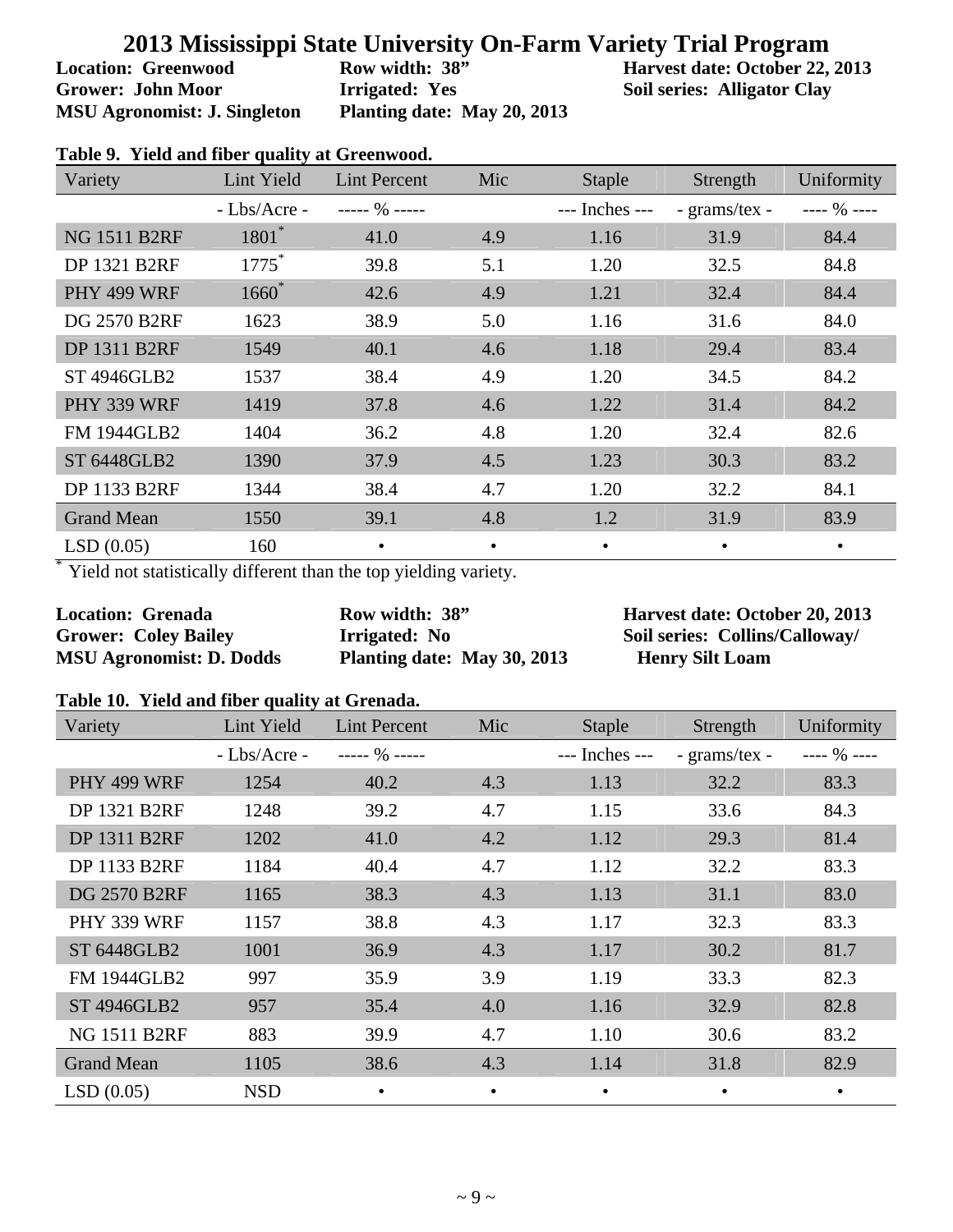**Location: Lamar Grower: Heath Byrd MSU Agronomist: D. Dodds**  **Row Width: 38" Irrigated: No Planting date: June 8, 2013**  **Harvest date: November 20, 2013 Soil series: Grenada/Loring Silt Loam** 

| Variety             | Lint Yield         | <b>Lint Percent</b> | Mic | <b>Staple</b>  | Strength      | Uniformity   |
|---------------------|--------------------|---------------------|-----|----------------|---------------|--------------|
|                     | $-Lbs/Arcre-$      | $--- 96 ---$        |     | --- Inches --- | - grams/tex - | $--- 96 ---$ |
| PHY 339 WRF         | $699*$             | 39.6                | 4.2 | 1.15           | 31.8          | 82.9         |
| PHY 499 WRF         | $641$ <sup>*</sup> | 41.3                | 4.4 | 1.08           | 32.1          | 81.6         |
| <b>ST 4946GLB2</b>  | $624*$             | 39.4                | 4.2 | 1.10           | 30.9          | 81.5         |
| <b>ST 6448GLB2</b>  | $612*$             | 37.6                | 4.2 | 1.11           | 26.8          | 79.0         |
| <b>NG 1511 B2RF</b> | $606*$             | 40.5                | 4.5 | 1.08           | 31.3          | 81.5         |
| DP 1133 B2RF        | $604*$             | 40.3                | 4.9 | 1.12           | 31.4          | 82.7         |
| <b>DP 1321 B2RF</b> | $596^*$            | 41.1                | 4.1 | 1.12           | 30.5          | 81.5         |
| <b>DG 2570 B2RF</b> | $594*$             | 40.4                | 4.2 | 1.10           | 31.4          | 82.4         |
| <b>FM 1944GLB2</b>  | 567                | 36.3                | 4.1 | 1.14           | 30.3          | 80.4         |
| DP 1311 B2RF        | 520                | 39.7                | 4.2 | 1.08           | 28.6          | 82.0         |
| <b>Grand Mean</b>   | 606                | 39.6                | 4.3 | 1.11           | 30.5          | 81.6         |
| LSD(0.05)           | 115                |                     |     |                | $\bullet$     |              |

Yield not statistically different than the top yielding variety.

**Location: Learned Grower: Kendall Garraway MSU Agronomist: D. Dodds**  **Row Width: 38" Irrigated: No Planting date: May 24, 2013**  **Harvest date: October 20, 2013 Soil series: Grenada/Loring/ Calloway Silt Loam** 

#### **Table 12. Yield and fiber quality at Learned.**

| Variety             | Lint Yield    | <b>Lint Percent</b> | Mic       | <b>Staple</b>  | Strength      | Uniformity   |
|---------------------|---------------|---------------------|-----------|----------------|---------------|--------------|
|                     | $-Lbs/Arcre-$ | $--- 90$ $---$      |           | --- Inches --- | - grams/tex - | $--- 96 ---$ |
| PHY 499 WRF         | 1415          | 43.2                | 4.8       | 1.13           | 31.8          | 82.1         |
| <b>DP 1321 B2RF</b> | 1411          | 39.2                | 4.8       | 1.15           | 31.1          | 83.5         |
| <b>NG 1511 B2RF</b> | 1387          | 39.8                | 4.9       | 1.11           | 30.6          | 81.7         |
| <b>DG 2570 B2RF</b> | 1370          | 38.5                | 4.9       | 1.12           | 30.8          | 83.3         |
| <b>DP 1311 B2RF</b> | 1340          | 39.9                | 4.2       | 1.13           | 28.7          | 82.3         |
| DP 1133 B2RF        | 1316          | 40.0                | 4.8       | 1.14           | 32.1          | 83.2         |
| <b>FM 1944GLB2</b>  | 1311          | 37.8                | 4.5       | 1.17           | 32.0          | 82.4         |
| PHY 339 WRF         | 1279          | 37.9                | 4.5       | 1.16           | 31.3          | 83.4         |
| <b>ST 4946GLB2</b>  | 1275          | 37.3                | 4.5       | 1.15           | 31.2          | 83.7         |
| ST 6448GLB2         | 1269          | 37.9                | 4.4       | 1.16           | 30.9          | 82.4         |
| <b>Grand Mean</b>   | 1337          | 39.2                | 4.6       | 1.14           | 31.1          | 82.8         |
| LSD(0.05)           | <b>NSD</b>    | $\bullet$           | $\bullet$ | $\bullet$      |               | $\bullet$    |

• Trial had only one replication; therefore, no statistics were performed.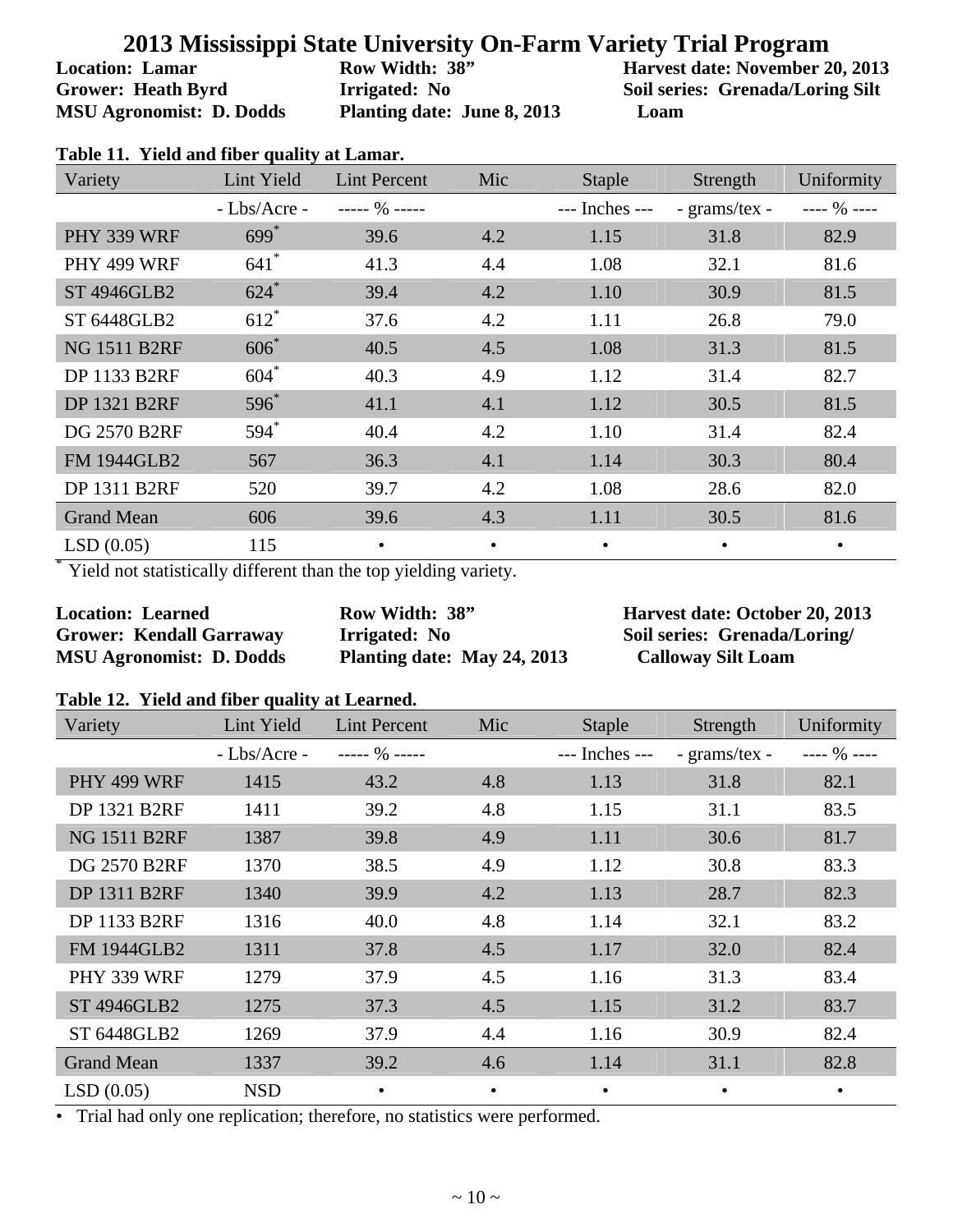**Location: Louise Grower: Byron Seward MSU Agronomist: D. Dodds**  **Row width: 30" 2x1 Skip Irrigated: Yes Planting date: May 27, 2013**  **Harvest date: October 24, 2013 Soil series: Forrestdale Silty Clay/ Silt Loam**

| Table 13. Yield and fiber quality at Louise. |  |
|----------------------------------------------|--|
|----------------------------------------------|--|

| Variety             | Lint Yield    | <b>Lint Percent</b> | Mic       | <b>Staple</b>      | Strength      | Uniformity   |
|---------------------|---------------|---------------------|-----------|--------------------|---------------|--------------|
|                     | $-Lbs/Arcre-$ | $--- 96 ---$        |           | $---$ Inches $---$ | - grams/tex - | $--- 96 ---$ |
| <b>NG 1511 B2RF</b> | 1365          | 40.7                | 4.6       | 1.18               | 32.4          | 83.4         |
| DP 1321 B2RF        | 1355          | 40.4                | 4.7       | 1.21               | 33.0          | 82.4         |
| <b>DP 1311 B2RF</b> | 1326          | 40.7                | 5.1       | 1.18               | 33.1          | 84.4         |
| <b>FM 1944GLB2</b>  | 1302          | 38.2                | 5.0       | 1.13               | 32.1          | 81.8         |
| DP 1133 B2RF        | 1300          | 41.5                | 5.1       | 1.17               | 33.4          | 84.1         |
| PHY 499 WRF         | 1262          | 42.1                | 4.9       | 1.15               | 31.9          | 84.2         |
| <b>DG 2570 B2RF</b> | 1209          | 39.7                | 4.9       | 1.16               | 30.6          | 84.4         |
| ST 6448GLB2         | 1178          | 38.1                | 4.9       | 1.16               | 30.6          | 84.4         |
| <b>ST 4946GLB2</b>  | 1137          | 34.3                | 4.6       | 1.23               | 32.5          | 83.0         |
| PHY 339 WRF         | 1124          | 37.7                | 4.9       | 1.19               | 33.9          | 84.0         |
| <b>Grand Mean</b>   | 1256          | 39.3                | 4.9       | 1.18               | 32.4          | 83.6         |
| LSD(0.05)           | 160           |                     | $\bullet$ | $\bullet$          | $\bullet$     | $\bullet$    |

Yield not statistically different than the top yielding variety.

| <b>Location: Mississippi State</b> |
|------------------------------------|
| <b>Grower: Darrin Dodds</b>        |
| <b>MSU Agronomist: D. Dodds</b>    |

**Row width: 38" Irrigated: No Planting date: May 15, 2013**  **Harvest date: October 14, 2013 Soil series: Catalpa/Leeper Silty Clay Loam**

#### **Table 14. Yield and fiber quality at Mississippi State.**

| Variety             | Lint Yield          | <b>Lint Percent</b> | Mic       | <b>Staple</b>  | Strength      | Uniformity   |
|---------------------|---------------------|---------------------|-----------|----------------|---------------|--------------|
|                     | $-Lbs/Arcre-$       | $--- 90$ $---$      |           | --- Inches --- | - grams/tex - | $--- 96 ---$ |
| PHY 339 WRF         | $1391$ *            | 40.9                | 4.6       | 1.13           | 31.1          | 83.1         |
| PHY 499 WRF         | $1267$ *            | 38.9                | 4.3       | 1.12           | 29.0          | 80.1         |
| <b>DG 2570 B2RF</b> | $1222$ <sup>*</sup> | 38.8                | 4.2       | 1.14           | 29.3          | 82.5         |
| <b>DP 1321 B2RF</b> | $1215*$             | 39.3                | 4.7       | 1.16           | 32.0          | 84.5         |
| <b>ST 4946GLB2</b>  | 1190                | 40.2                | 4.2       | 1.14           | 29.6          | 81.8         |
| <b>NG 1511 B2RF</b> | 1183                | 36.9                | 3.9       | 1.17           | 33.8          | 83.6         |
| <b>DP 1133 B2RF</b> | 1143                | 40.5                | 4.4       | 1.14           | 32.2          | 83.5         |
| ST 6448GLB2         | 1137                | 38.2                | 4.3       | 1.16           | 31.9          | 84.0         |
| <b>FM 1944GLB2</b>  | 1094                | 36.8                | 4.1       | 1.19           | 30.3          | 81.7         |
| <b>DP 1311 B2RF</b> | 950                 | 35.0                | 3.8       | 1.18           | 30.8          | 81.2         |
| <b>Grand Mean</b>   | 1179                | 38.6                | 4.3       | 1.15           | 31.0          | 82.6         |
| LSD(0.05)           | 196                 | $\bullet$           | $\bullet$ |                | $\bullet$     | $\bullet$    |

Yield not statistically different than the top yielding variety.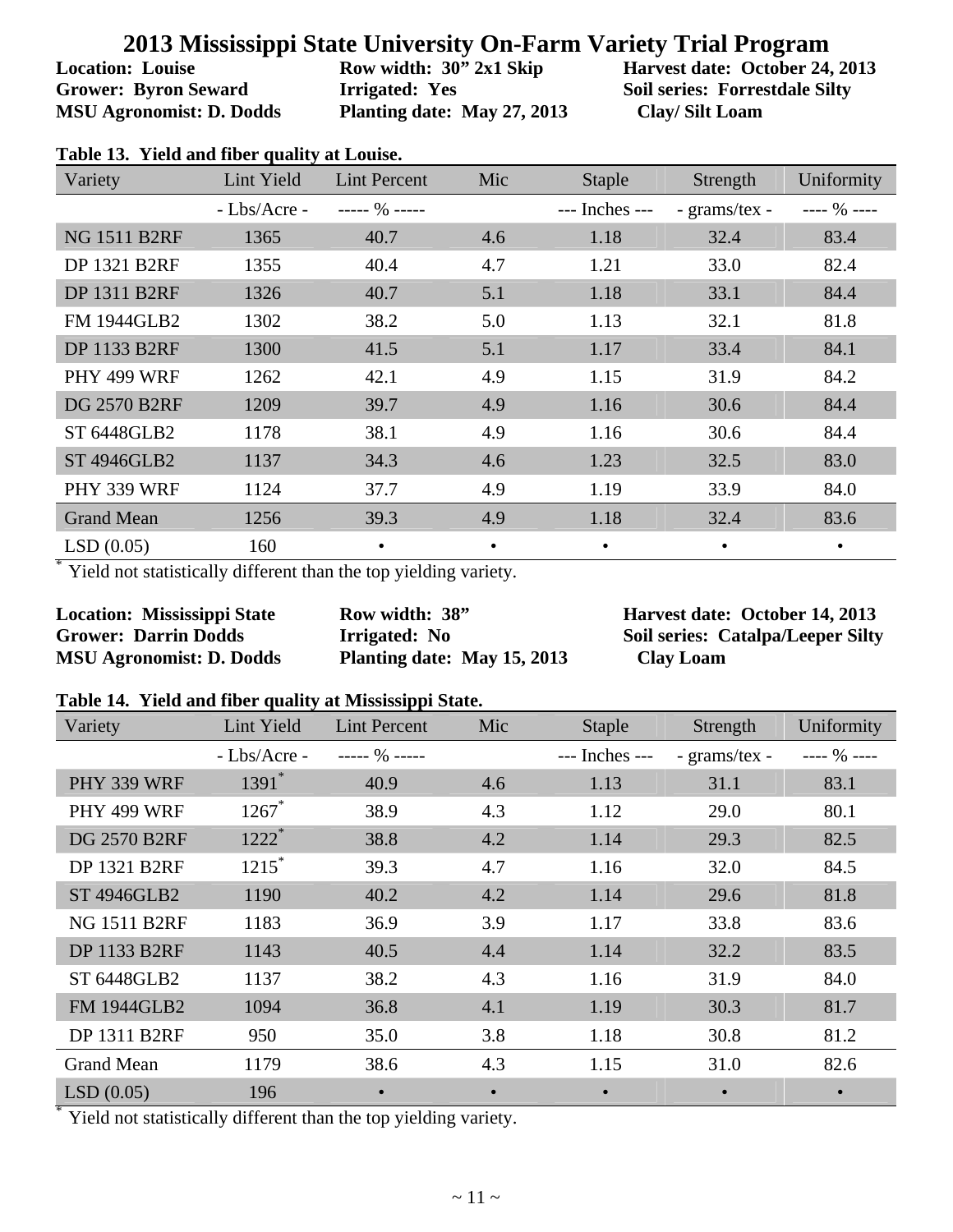**Location: Mattson Grower: Graydon Flowers MSU Agronomist: D. Dodds**  **Row width: 38" Irrigated: Yes Planting date: May 21, 2013**  **Harvest date: October 23, 2013 Soil series: Dundee Very Fine Sandy Loam**

| Variety             | Lint Yield    | <b>Lint Percent</b> | Mic       | Staple         | Strength      | Uniformity   |
|---------------------|---------------|---------------------|-----------|----------------|---------------|--------------|
|                     | $-Lbs/Arcre-$ | $--- 96 ---$        |           | --- Inches --- | - grams/tex - | $--- 96 ---$ |
| PHY 499 WRF         | $2433*$       | 45.1                | 4.4       | 1.18           | 31.6          | 84.1         |
| <b>DP 1321 B2RF</b> | $2285^*$      | 39.2                | 4.6       | 1.20           | 31.9          | 83.8         |
| <b>NG 1511 B2RF</b> | $2252$ *      | 40.3                | 4.4       | 1.16           | 31.5          | 83.7         |
| <b>ST 4946GLB2</b>  | 2178          | 36.9                | 4.3       | 1.19           | 31.8          | 83.3         |
| PHY 339 WRF         | 2120          | 38.9                | 4.3       | 1.18           | 31.5          | 83.6         |
| <b>DP 1311 B2RF</b> | 2063          | 41.6                | 4.4       | 1.15           | 29.0          | 82.5         |
| <b>FM 1944GLB2</b>  | 1898          | 35.8                | 4.0       | 1.25           | 33.3          | 82.0         |
| <b>DG 2570 B2RF</b> | 1880          | 38.2                | 4.3       | 1.18           | 32.2          | 84.2         |
| <b>DP 1133 B2RF</b> | 1677          | 38.4                | 4.4       | 1.21           | 31.9          | 84.3         |
| ST 6448GLB2         | 1600          | 35.8                | 3.9       | 1.20           | 30.4          | 80.8         |
| <b>Grand Mean</b>   | 2039          | 39.0                | 4.3       | 1.19           | 31.5          | 83.2         |
| LSD(0.05)           | 207           | $\bullet$           | $\bullet$ | $\bullet$      | $\bullet$     | $\bullet$    |

**Table 15. Yield and fiber quality at Mattson.** 

Yield not statistically different than the top yielding variety.

**Location: Minter City Grower: Mike Sturdivant Jr. MSU Agronomist: D. Dodds** 

**Row width: 38" Irrigated: Yes Planting date: May 27, 2013**  **Harvest date: October 19, 2013 Soil series: Dubbs/Dundee Loam**

#### **Table 16. Yield and fiber quality at Minter City.**

| Variety             | Lint Yield   | <b>Lint Percent</b> | Mic | <b>Staple</b>  | Strength      | Uniformity   |
|---------------------|--------------|---------------------|-----|----------------|---------------|--------------|
|                     | - Lbs/Acre - | $--- 96 ---$        |     | --- Inches --- | - grams/tex - | $--- 96 ---$ |
| <b>DP 1321 B2RF</b> | 1759         | 40.0                | 4.9 | 1.18           | 32.5          | 84.4         |
| <b>DG 2570 B2RF</b> | 1734         | 38.5                | 4.6 | 1.19           | 31.9          | 85.1         |
| <b>ST 4946GLB2</b>  | 1647         | 39.1                | 4.7 | 1.21           | 31.7          | 83.8         |
| DP 1133 B2RF        | 1646         | 40.3                | 4.6 | 1.19           | 33.4          | 84.8         |
| PHY 499 WRF         | 1626         | 40.3                | 4.6 | 1.21           | 33.3          | 84.8         |
| <b>FM 1944GLB2</b>  | 1578         | 36.2                | 4.6 | 1.26           | 32.2          | 83.0         |
| <b>ST 6448GLB2</b>  | 1420         | 38.4                | 4.2 | 1.25           | 31.1          | 83.8         |
| PHY 339 WRF         | 1361         | 37.4                | 4.4 | 1.20           | 30.5          | 83.9         |
| <b>NG 1511 B2RF</b> | 1328         | 40.7                | 4.8 | 1.15           | 29.9          | 83.9         |
| DP 1311 B2RF        | 1223         | 42.8                | 4.5 | 1.17           | 30.4          | 82.7         |
| <b>Grand Mean</b>   | 1532         | 39.4                | 4.6 | 1.20           | 31.7          | 84.0         |

• Trial was not replicated; therefore, no statistics were performed.